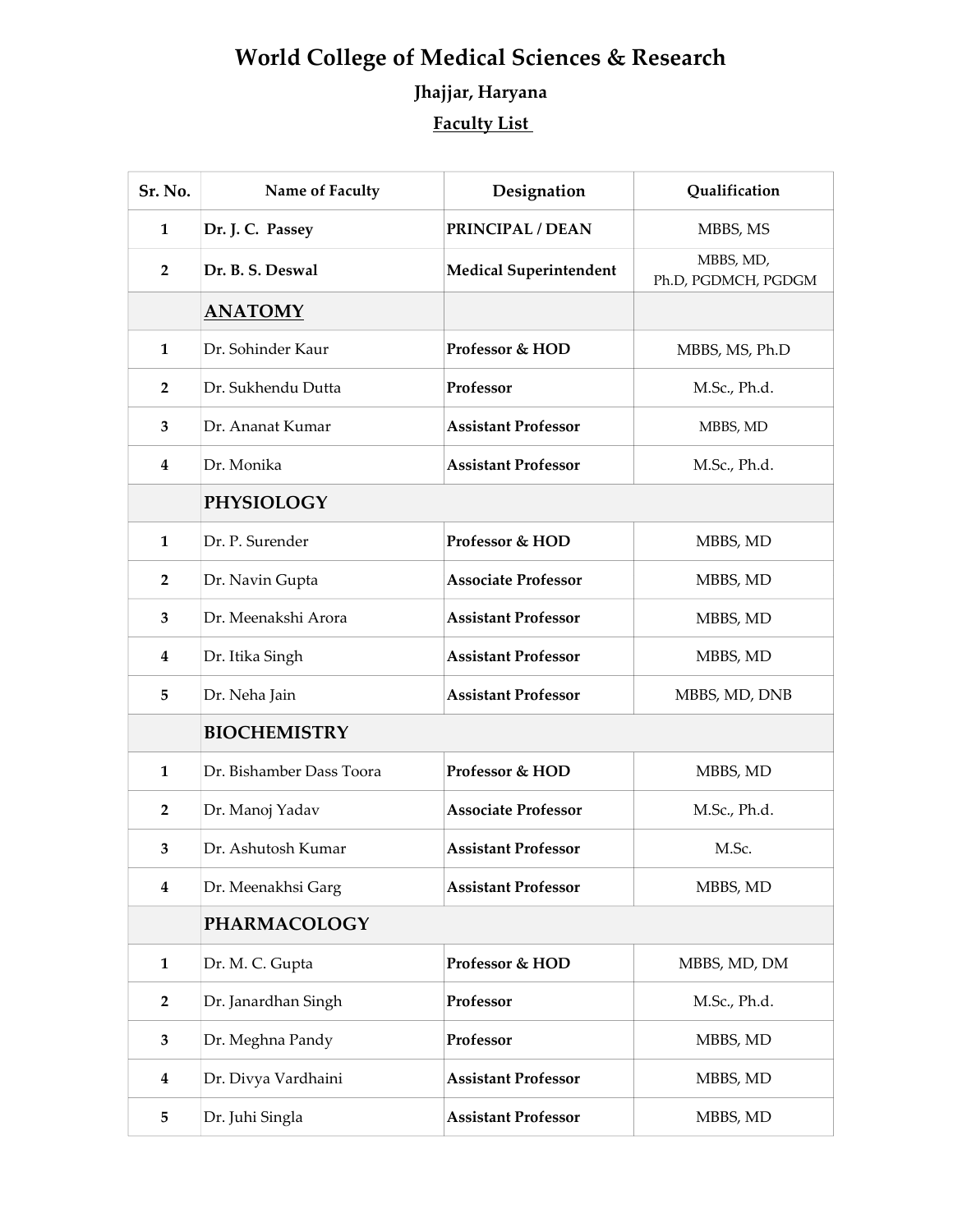| Sr. No.        | Name of Faculty           | Designation                | Qualification                    |  |
|----------------|---------------------------|----------------------------|----------------------------------|--|
| 6              | Dr. Chandan Mishra        | <b>Assistant Professor</b> | M.Sc., Ph.d.                     |  |
|                | <b>PATHOLOGY</b>          |                            |                                  |  |
| 1              | Dr. Sachin Rastogi        | Professor & HOD            | MBBS, MD                         |  |
| $\overline{2}$ | Dr. Shikha Jain           | <b>Associate Professor</b> | MBBS, MD                         |  |
| 3              | Dr. Jasneet Kaur Sandhu   | <b>Associate Professor</b> | MBBS, MD                         |  |
| 4              | Dr. Anju Kacker           | <b>Associate Professor</b> | MBBS, MD                         |  |
| 5              | Dr. Bharti Hans           | <b>Associate Professor</b> | MBBS, MD                         |  |
| 6              | Dr. Karuna                | <b>Assistant Professor</b> | MBBS, MD                         |  |
| 7              | Dr. Kangana Sengar        | <b>Assistant Professor</b> | MBBS, MD                         |  |
| 8              | Dr. Priyanka Dagar        | <b>Assistant Professor</b> | MBBS, MD                         |  |
| 9              | Dr. M. K. Dagar           | <b>Assistant Professor</b> | MBBS, MD                         |  |
| 10             | Dr. Ankita Agrawal        | <b>Assistant Professor</b> | MBBS, MD                         |  |
|                | <b>MICROBIOLOGY</b>       |                            |                                  |  |
| $\mathbf{1}$   | Dr. Partha Roy            | Professor & HOD            | MBBS, MD, Ph.D                   |  |
| $\overline{2}$ | Dr. K. B. Singh           | Professor                  | M.Sc, Ph.d                       |  |
| 3              | Dr. Rajesh Bareja         | Professor                  | M.Sc, Ph.d                       |  |
| 4              | Dr. Ravikant              | <b>Assistant Professor</b> | M.Sc., Ph.d.                     |  |
| 5              | Dr. Ashish Bajaj          | <b>Assistant Professor</b> | MBBS, MD                         |  |
| 6              | Dr. Naina                 | <b>Assistant Professor</b> | MBBS, MD                         |  |
|                | <b>FORENSIC MEDICINE</b>  |                            |                                  |  |
| $\mathbf{1}$   | Dr. Shalney Razdan        | <b>Associate Professor</b> | MBBS, MD                         |  |
|                | <b>COMMUNITY MEDICINE</b> |                            |                                  |  |
| $\mathbf{1}$   | Dr. B. S. Deswal          | Professor                  | MBBS, MD,<br>Ph.D, PGDMCH, PGDGM |  |
| $\overline{2}$ | Dr. Rashmi Ranjan         | <b>Associate Professor</b> | MBBS, MD                         |  |
| 3              | Dr. Dheeraj P. Arya       | <b>Associate Professor</b> | MBBS, MD                         |  |
| 4              | Dr. Priyanka Gupta        | <b>Assistant Professor</b> | MBBS, MD                         |  |
| 5              | Dr. Abhinav Jain          | <b>Assistant Professor</b> | MBBS, MD                         |  |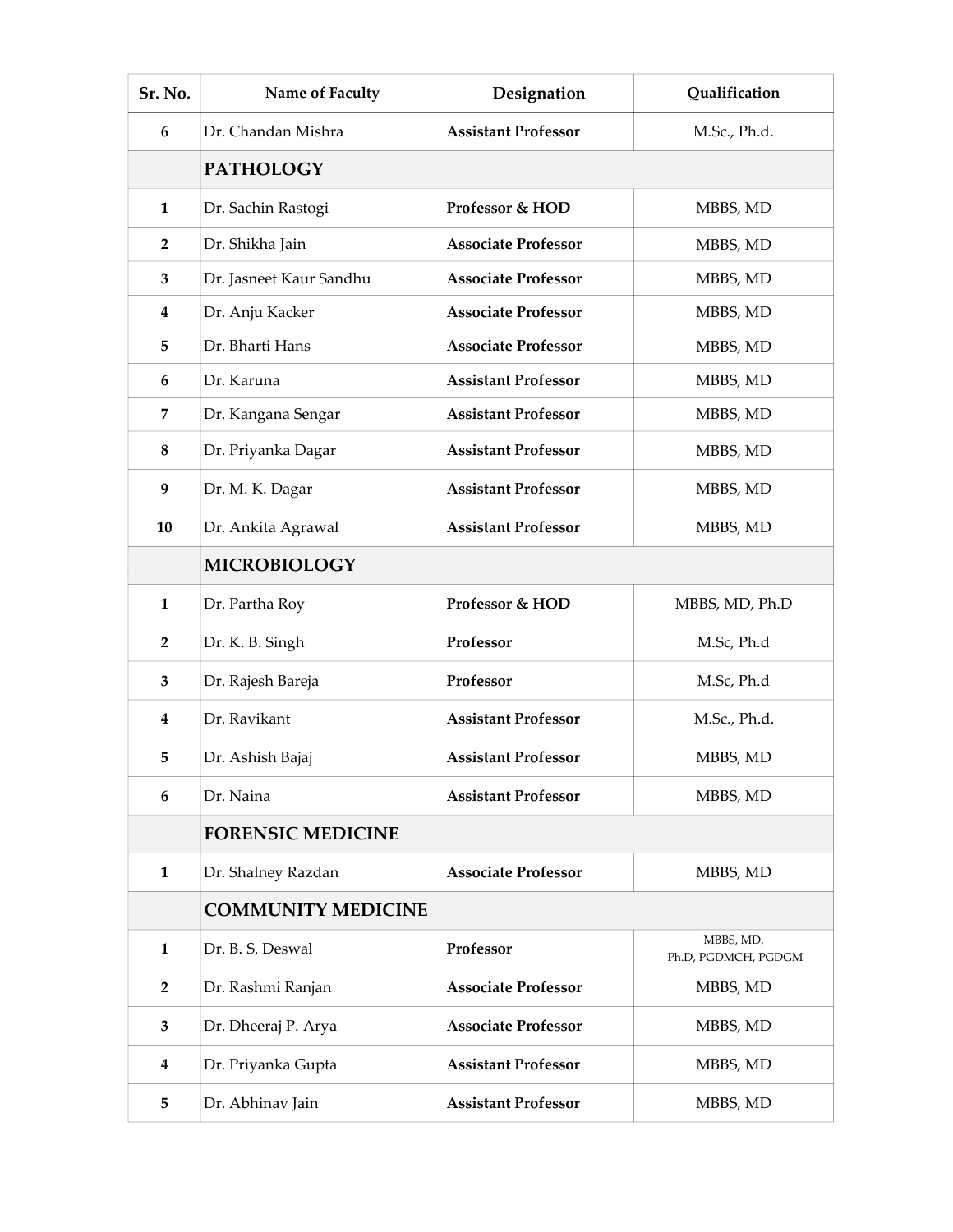| Sr. No.        | Name of Faculty                                | Designation                | Qualification |  |
|----------------|------------------------------------------------|----------------------------|---------------|--|
| 6              | Dr. Nihal Chand                                | <b>Assistant Professor</b> | MBBS, MD      |  |
| $\overline{7}$ | Dr. Sunita Vashist                             | Epidemio-logist - cum-AP   | MBBS, MD      |  |
|                | <b>GENERAL MEDICINE</b>                        |                            |               |  |
| 1              | Dr. Narveer Singh                              | Professor & HOD            | MBBS, MD      |  |
| $\overline{2}$ | Dr. Kedar Nath Garg                            | <b>Associate Professor</b> | MBBS, MD      |  |
| 3              | Dr. Sundeep Jain                               | <b>Associate Professor</b> | MBBS, MD      |  |
| 4              | Dr. Dharampaul                                 | <b>Associate Professor</b> | MBBS, MD      |  |
| 5              | Dr. Gajraj Kaushik                             | <b>Associate Professor</b> | MBBS, MD      |  |
| 6              | Dr. Yogesh Chahar                              | <b>Associate Professor</b> | MBBS, MD      |  |
| 7              | Dr. Manoj Kumar                                | <b>Associate Professor</b> | MBBS, MD      |  |
| 8              | Dr. Birjesh Kumar Thakran                      | <b>Assistant Professor</b> | MBBS, MD      |  |
| 9              | Dr. Meenakshi                                  | <b>Assistant Professor</b> | MBBS, MD      |  |
| 10             | Dr. N. Kumar                                   | <b>Assistant Professor</b> | MBBS, DNB     |  |
| 11             | Dr. Bhagat Singh                               | <b>Assistant Professor</b> | MBBS, MD      |  |
| 12             | Dr. Ankit Gupta                                | <b>Assistant Professor</b> | MBBS, MD      |  |
| 13             | Dr. Nitin Garg                                 | <b>Assistant Professor</b> | MBBS, MD      |  |
| 14             | Dr. Neharika Saini                             | <b>Assistant Professor</b> | MBBS, MD      |  |
| 15             | Dr. Ekta Devi                                  | <b>Assistant Professor</b> | MBBS, MD      |  |
| 16             | Dr. Nisha                                      | <b>Assistant Professor</b> | MBBS, MD      |  |
| 17             | Dr. Aditya                                     | <b>Assistant Professor</b> | MBBS, MD, DNB |  |
|                | <b>TUBERCULOSIS &amp; RESPIRATORY DISEASES</b> |                            |               |  |
| $\mathbf{1}$   | Dr. Kuldeep Singh Khokhar                      | Professor & HOD            | MBBS, MD      |  |
| $\overline{2}$ | Dr. Tushar Nehra                               | <b>Assistant Professor</b> | MBBB, MD      |  |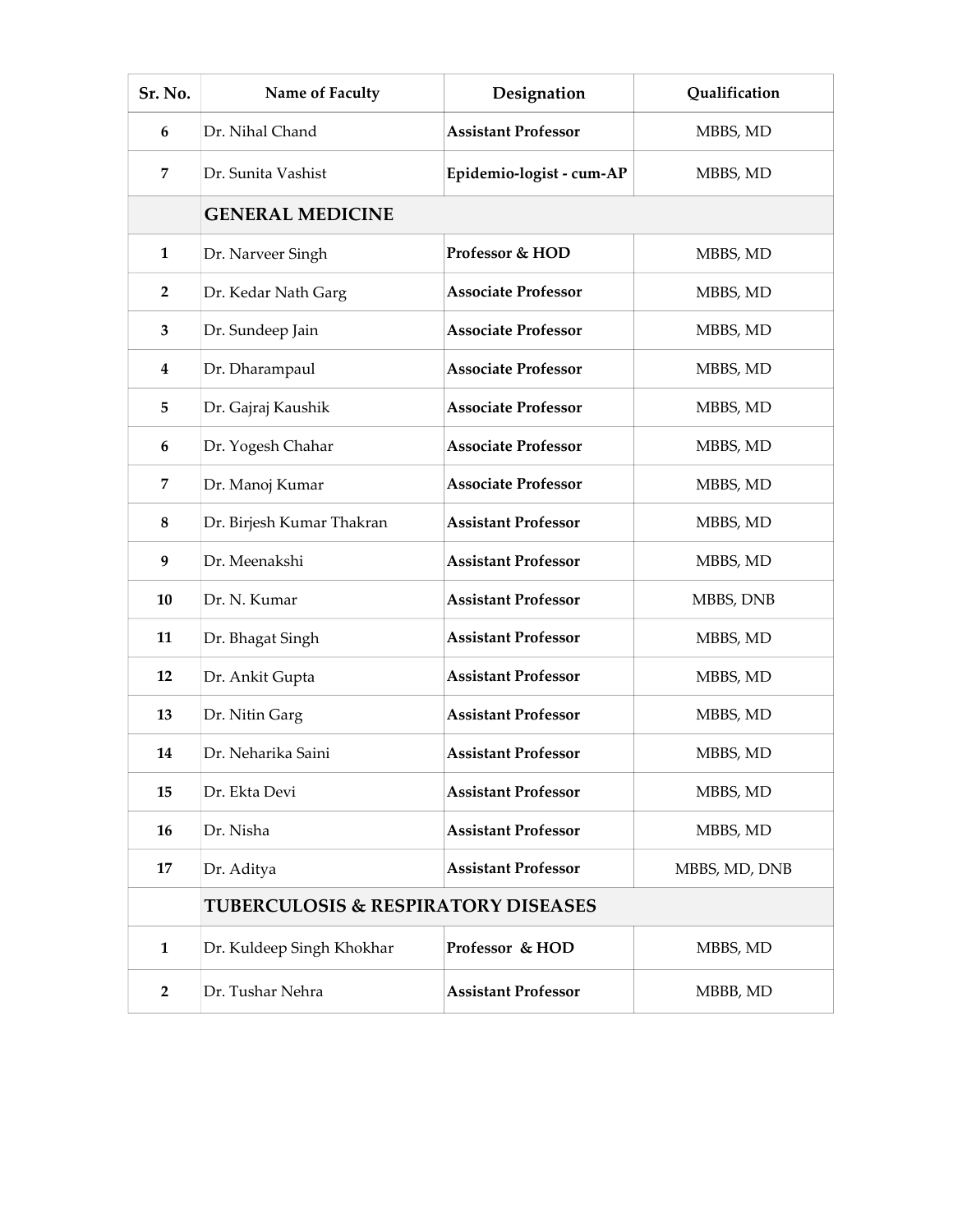| Sr. No.        | Name of Faculty             | Designation                                    | <b>Qualification</b> |  |
|----------------|-----------------------------|------------------------------------------------|----------------------|--|
|                | <b>DERMATOLOGY</b>          |                                                |                      |  |
| 1              | Dr. Niti Gaur               | Professor & HOD                                | MBBS, MD             |  |
| $\overline{2}$ | Dr. Parmil Kumar            | <b>Associate Professor</b>                     | MBBS, MD             |  |
| 3              | Dr. Sonal Bansal            | <b>Associate Professor</b>                     | MBBS, MD             |  |
| 4              | Dr. Parnita Daware          | <b>Assistant Professor</b>                     | MBBS, DNB            |  |
|                | <b>PSYCHIATRY</b>           |                                                |                      |  |
| 1              | Dr. Bhagwat Naranyan Rajput | <b>Associate Professor &amp;</b><br><b>HOD</b> | MBBS, DNB            |  |
| $\overline{2}$ | Dr. Arvind Kumar Gautam     | <b>Assistant Professor</b>                     | MBBS, DNB            |  |
| 3              | Dr. Padmini Prabhakar       | <b>Assistant Professor</b>                     | MBBS, DNB            |  |
|                | <b>PAEDIATRICS</b>          |                                                |                      |  |
| $\mathbf{1}$   | Dr. Kuldeep Singh Ahlawat   | Professor & HOD                                | MBBS, MD             |  |
| $\overline{2}$ | Dr. Munna Lal Jaipal        | <b>Designated Professor</b>                    | MBBS, MD             |  |
| $\mathbf{3}$   | Dr. Sandhya Jain            | <b>Associate Professor</b>                     | MBBS, MD             |  |
| 4              | Dr. Vimal Raina             | <b>Associate Professor</b>                     | MBBS, MD             |  |
| 5              | Dr. Deepika Gupta           | <b>Associate Professor</b>                     | MBBS, MD             |  |
| 6              | Dr. S.C. Jain               | <b>Assistant Professor</b>                     | MBBS, MD             |  |
| 7              | Dr. Amit Mittal             | <b>Assistant Professor</b>                     | MBBS, MD             |  |
| 8              | Dr. Jai Om Dagar            | <b>Assistant Professor</b>                     | MBBS, MD             |  |
|                | <b>GENERAL SURGERY</b>      |                                                |                      |  |
| $\mathbf{1}$   | Dr. Vinod Malik             | Professor & HOD                                | MBBS, MS, M.Ch       |  |
| $\overline{2}$ | Dr. S.S. Ahmad              | Professor                                      | MBBS, MS             |  |
| 3              | Dr. Shyam Nagpal            | <b>Associate Professor</b>                     | MBBS, DNB            |  |
| 4              | Dr. A. Jain                 | <b>Associate Professor</b>                     | MBBS, MS             |  |
| 5              | Dr. Anil Kumar              | <b>Associate Professor</b>                     | MBBS, MS             |  |
| 6              | Dr. M. K. Mishra            | <b>Associate Professor</b>                     | MBBS, MS             |  |
| 7              | Dr. Anita Gupta             | <b>Associate Professor</b>                     | MBBS, MS             |  |
| $\bf 8$        | Dr. Gaurav                  | <b>Assistant Professor</b>                     | MBBS, MS             |  |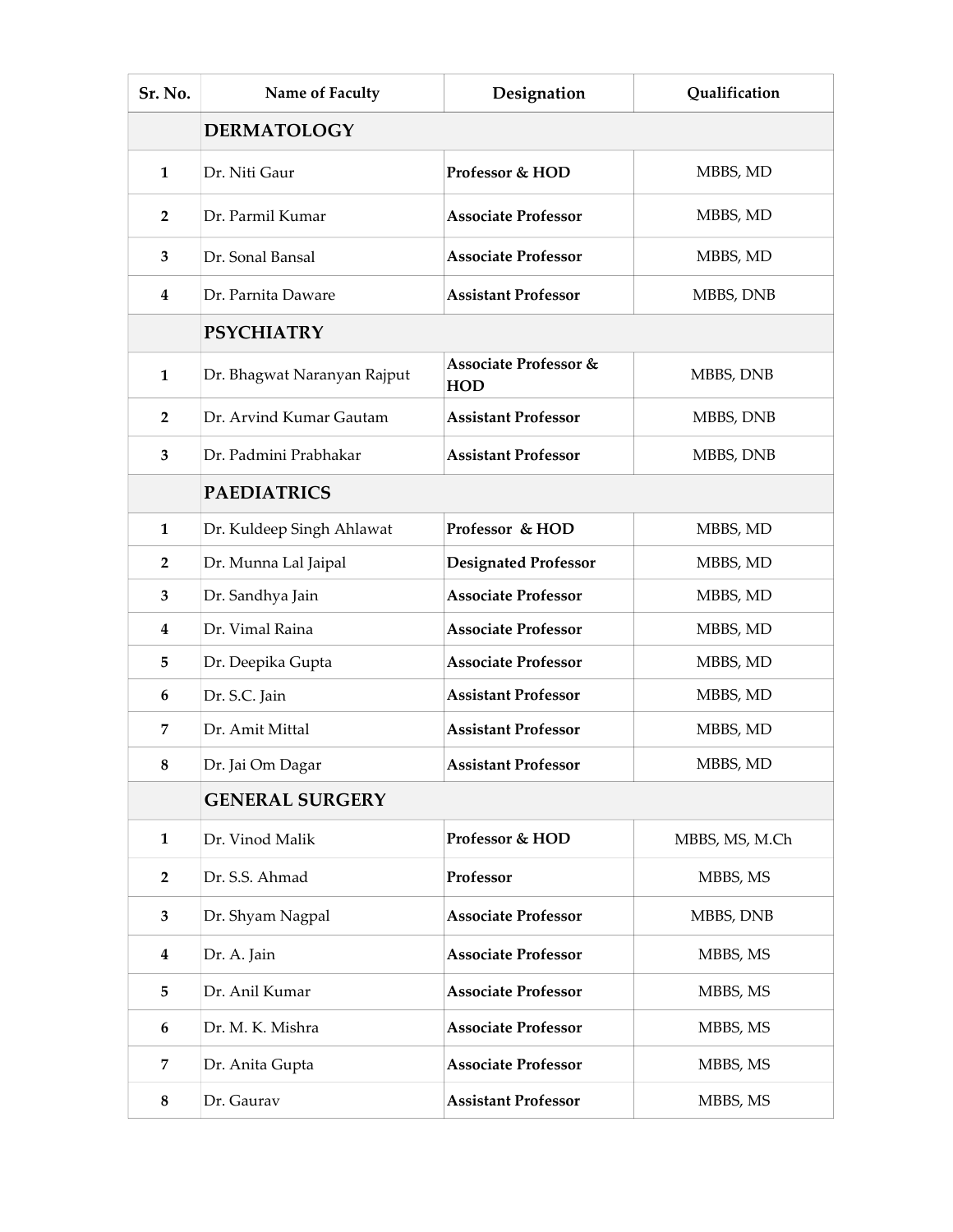| Sr. No.        | Name of Faculty            | Designation                | Qualification        |
|----------------|----------------------------|----------------------------|----------------------|
| 9              | Dr. S. Kala                | <b>Assistant Professor</b> | MBBS, MS, M.Ch.      |
| 10             | Dr. Sushma jain            | <b>Assistant Professor</b> | MBBS, MS             |
| 11             | Dr. Ajay Kumar Sachdev     | <b>Assistant Professor</b> | MBBS, MS             |
| 12             | Dr. Vikram Deswal          | <b>Assistant Professor</b> | MBBS, MS, DNB        |
| 13             | Dr. Neelesh Dange          | <b>Assistant Professor</b> | MBBS, DNB            |
| 14             | Dr. Munesh Meena           | <b>Assistant Professor</b> | MBBS, MS             |
| 15             | Dr. Chanchal               | <b>Assistant Professor</b> | MBBS, MS             |
| 16             | Dr. Vinod Kumar            | <b>Assistant Professor</b> | MBBS, MS             |
| 17             | Dr. Sahil Data             | <b>Assistant Professor</b> | MBBS, MS             |
|                | <b>ORTHOPAEDICS</b>        |                            |                      |
| $\mathbf{1}$   | Dr. O. P. Gupta            | Professor & HOD            | MBBS, MS             |
| 2              | Dr. Manav Moda             | Professor                  | MBBS, DNB            |
| 3              | Dr. Vinit Kumar            | Professor                  | MBBS, MS             |
| 4              | Dr. Chhaju Ram             | <b>Associate Professor</b> | MBBS, MS             |
| 5              | Dr. Viney Kumar Govila     | <b>Associate Professor</b> | MBBS, MS             |
| 6              | Dr. Amit Batra             | <b>Associate Professor</b> | MBBS, MS             |
| 7              | Dr. Rajesh Bhadu           | <b>Assistant Professor</b> | MBBS, MS             |
| 8              | Dr. S. Sangi               | <b>Assistant Professor</b> | MBBS, MS, DNB, M.Ch. |
| 9              | Dr. Vijay Kumar Dahiya     | <b>Assistant Professor</b> | MBBS, MS             |
| 10             | Dr. Sumit Arora            | <b>Assistant Professor</b> | MBBS, MS             |
| 11             | Dr. Apoorv Jain            | <b>Assistant Professor</b> | MBBS, D. Orth., DNB  |
| 12             | Dr. Anurag Mittal          | <b>Assistant Professor</b> | MBBS, MS             |
| 13             | Dr. Kushal Surana          | <b>Assistant Professor</b> | MBBS, MS             |
|                | <b>OPHTHALMOLOGY</b>       |                            |                      |
| 1              | Dr. C. S. Dhull            | Professor & HOD            | MBBS, MS, DCEH       |
| $\overline{2}$ | Dr. Bhawna Piplani Khurana | <b>Associate Professor</b> | MBBS, MS, DNB        |
| 3              | Dr. Harshraj Nehra         | <b>Associate Professor</b> | MBBS, MS             |
| $\bf{4}$       | Dr. Inder Mohan Rastogi    | <b>Assistant Professor</b> | MBBS, MS             |
| 5              | Dr. Vivek Dhillon          | <b>Assistant Professor</b> | MBBS, MS             |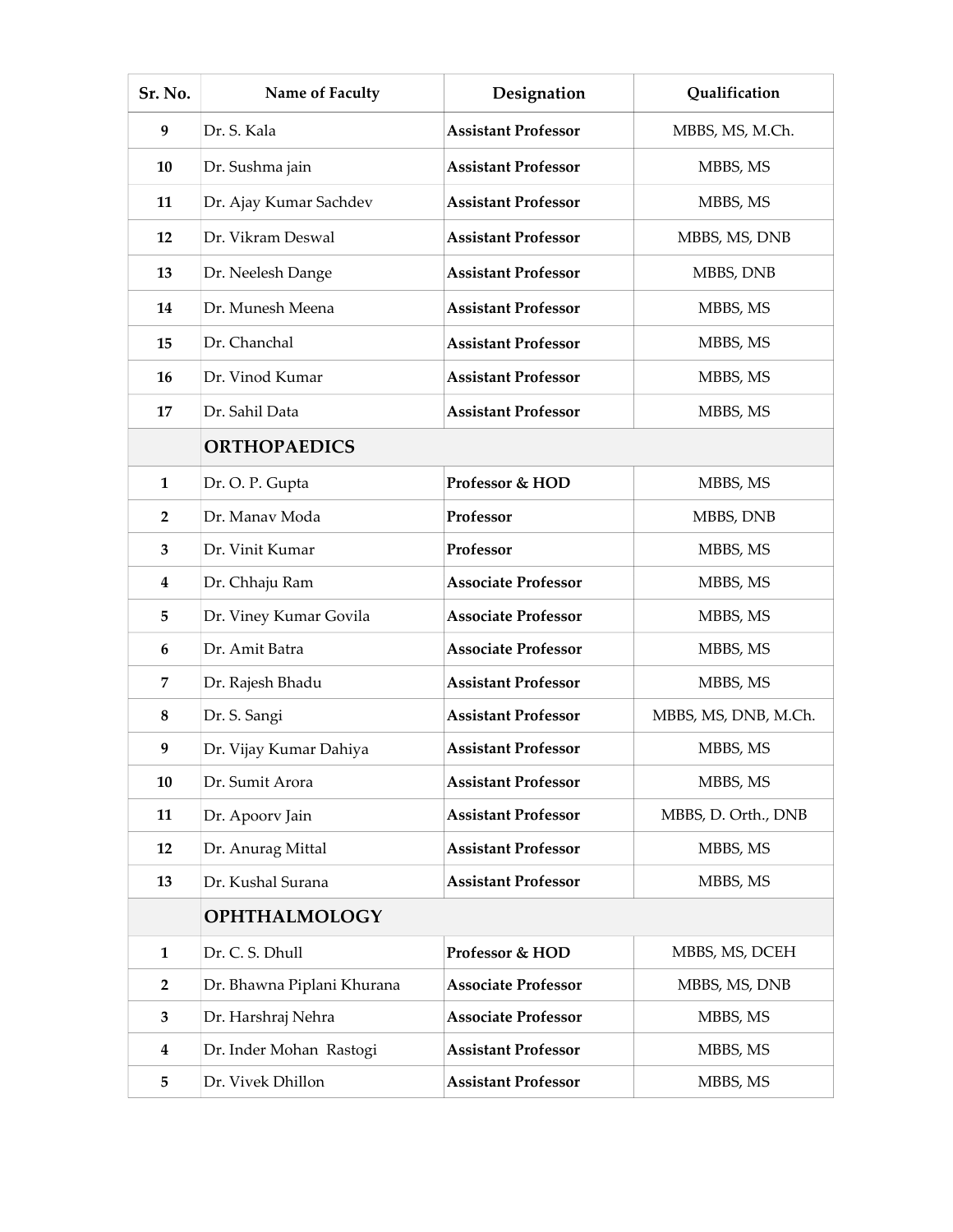| Sr. No.        | Name of Faculty                                  | Designation                | Qualification     |  |
|----------------|--------------------------------------------------|----------------------------|-------------------|--|
|                | E.N.T.                                           |                            |                   |  |
| 1              | Dr. Sanjeev Saxena                               | Professor & HOD            | MBBS, MS          |  |
| $\overline{2}$ | Dr. J. C. Passey                                 | Professor                  | MBBS, MS          |  |
| 3              | Dr. Ravi Shanker                                 | <b>Associate Professor</b> | MBBS, MS          |  |
| 4              | Dr. Saloni Sinha                                 | <b>Associate Professor</b> | MBBS, MS          |  |
| 5              | Dr. Vivek Taneja                                 | <b>Assistant Professor</b> | MBBS, MS          |  |
| 6              | Dr. Aman                                         | <b>Assistant Professor</b> | MBBS, MS          |  |
|                | <b>OBST. &amp; GYNAE.</b>                        |                            |                   |  |
| 1              | Dr. Ritu Bawa                                    | Professor & HOD            | MBBS, MD          |  |
| $\overline{2}$ | Dr. Gunjan Goel                                  | Professor                  | MBBS, MS          |  |
| 3              | Dr. Naiya                                        | <b>Associate Professor</b> | MBBS, MD          |  |
| 4              | Dr. Manisha Moda                                 | <b>Associate Professor</b> | MBBS, MD, DGO     |  |
| 5              | Dr. Sulekha Kumari                               | <b>Assistant Professor</b> | MBBS, MS, DNB     |  |
| 6              | Dr. Jaya Kumari                                  | <b>Assistant Professor</b> | MBBS, MD          |  |
| 7              | Dr. Nidhi Chandrakant                            | <b>Assistant Professor</b> | MBBS, DGO, DNB    |  |
| 8              | Dr. Shivani                                      | <b>Assistant Professor</b> | MBBS, MS          |  |
| 9              | Dr. Rekha Yadav                                  | <b>Assistant Professor</b> | MBBS, DNB         |  |
| 10             | Dr. Deepika                                      | <b>Assistant Professor</b> | MBBS, MS          |  |
|                | <b>ANAESTHESIA</b>                               |                            |                   |  |
| $\mathbf{1}$   | Maj Gen (Dr) Ravindra Chaturvedi Professor & HOD |                            | MBBS, MD          |  |
| $\overline{2}$ | Dr. Puja Jindal                                  | <b>Associate Professor</b> | MBBS, MD          |  |
| 3              | Dr. Gaurav Singh Tomar                           | <b>Associate Professor</b> | MBBS, DA, DNB, DM |  |
| 4              | Dr. S. Bhan                                      | <b>Associate Professor</b> | MBBS, MD          |  |
| 5              | Dr. Kasa Rama Subba Rao                          | <b>Assistant Professor</b> | MBBS, DA, DNB     |  |
| 6              | Dr. Simple Chahar                                | <b>Assistant Professor</b> | MBBS, MD          |  |
| 7              | Dr. Vinita Rawat                                 | <b>Assistant Professor</b> | MBBS, MD          |  |
| 8              | Dr. Yogendra Gupta                               | <b>Assistant Professor</b> | MBBS, MD          |  |
| 9              | Dr. Gaurav Arya                                  | <b>Assistant Professor</b> | MBBS, DA, DNB     |  |